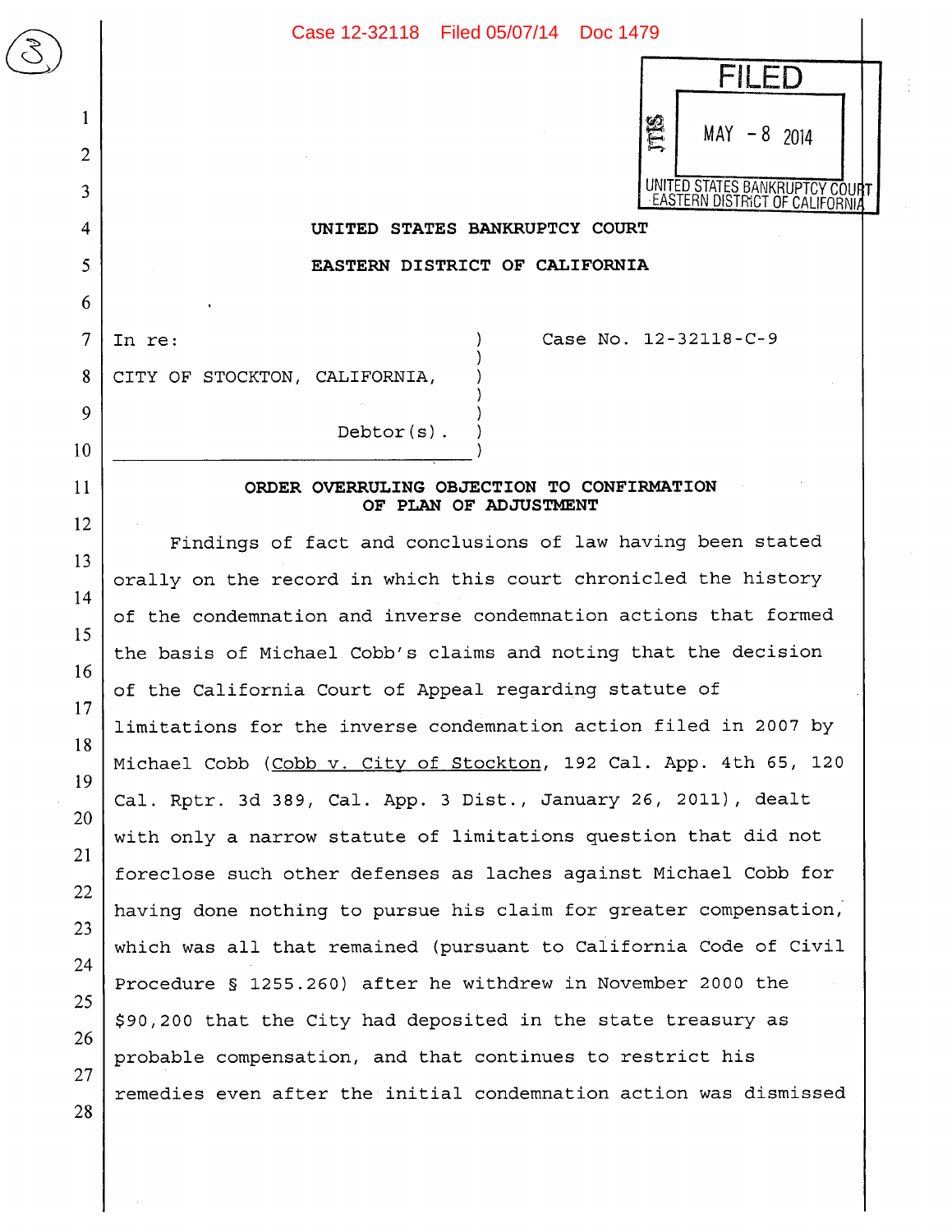## Case 12-32118 Filed 05/07/14 Doc 1479

 in 2007 on account of inaction (the majority of which inaction is ascribed to Michael Cobb who had the burden of going forward after withdrawing the deposit) and for the other reasons explained on the record,

 IT IS ORDERED that the objection of Michael Cobb to confirmation of the pending plan of adjustment filed by the City of Stockton on account of his treatment as an unsecured creditor is OVERRULED.

Dated: May 7, 2014.

t

UNITED STATES BANKRUPTCY JUDGE